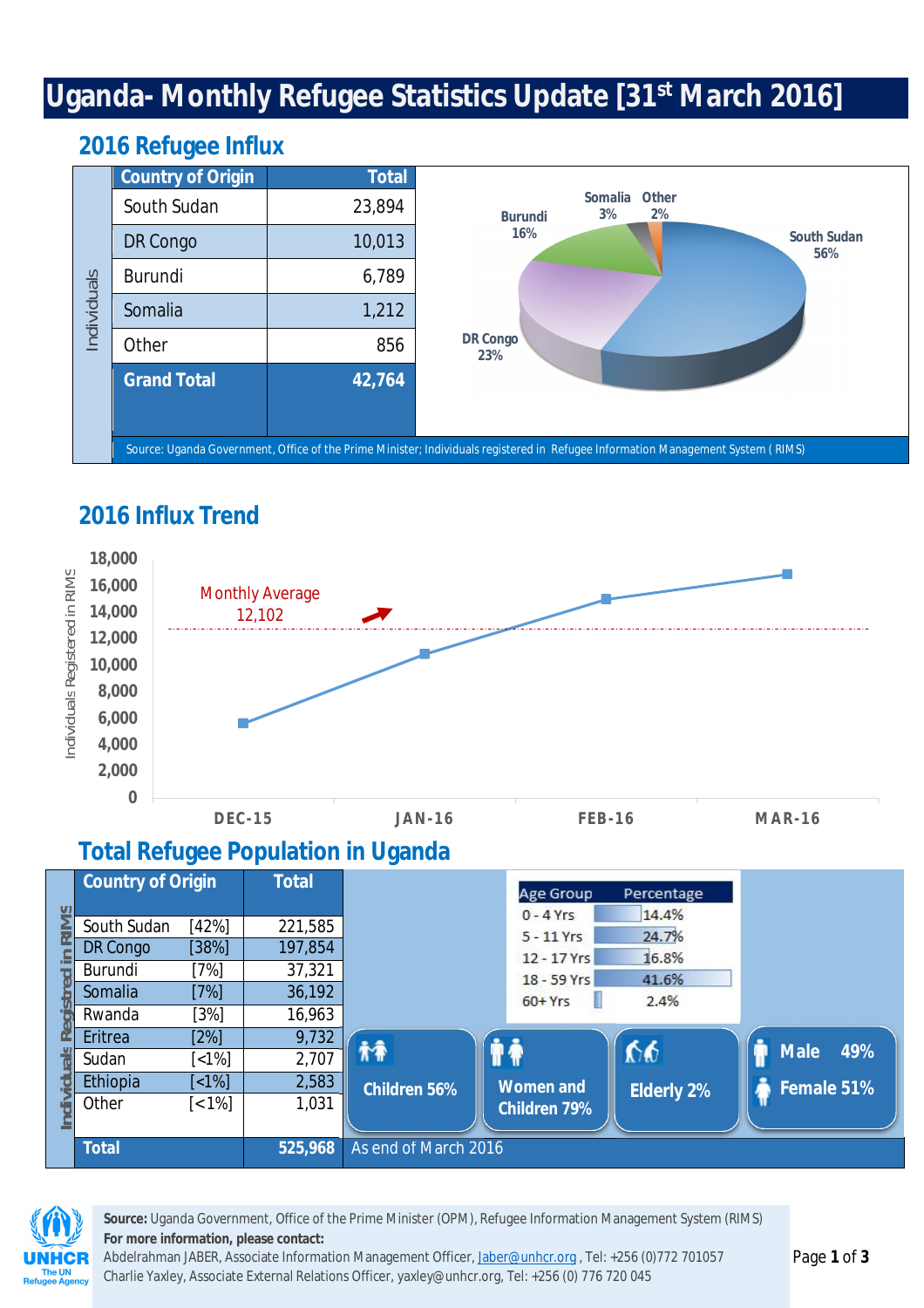#### **Refugees and Asylum Seekers**

|                | <b>Urban</b><br><b>Refugee</b> | <b>Refugee in</b><br><b>Settlements</b> | <b>Total</b> |  |  |
|----------------|--------------------------------|-----------------------------------------|--------------|--|--|
| Refugees       | 53,800                         | 437,476                                 | 491,276      |  |  |
| Asylum-Seekers | 22,410                         | 12,282                                  | 34,692       |  |  |
| Total          | 75,940                         | 449,758                                 | 525,968      |  |  |



# **Refugee Population per Location (Settlements)**



## **Emergencies Trend**





**Source:** Uganda Government, Office of the Prime Minister (OPM), Refugee Information Management System (RIMS) **For more information, please contact:**

Abdelrahman JABER, Associate Information Management Officer, Jaber@unhcr.org, Tel: +256 (0)772 701057 Charlie Yaxley, Associate External Relations Officer, yaxley@unhcr.org, Tel: +256 (0) 776 720 045